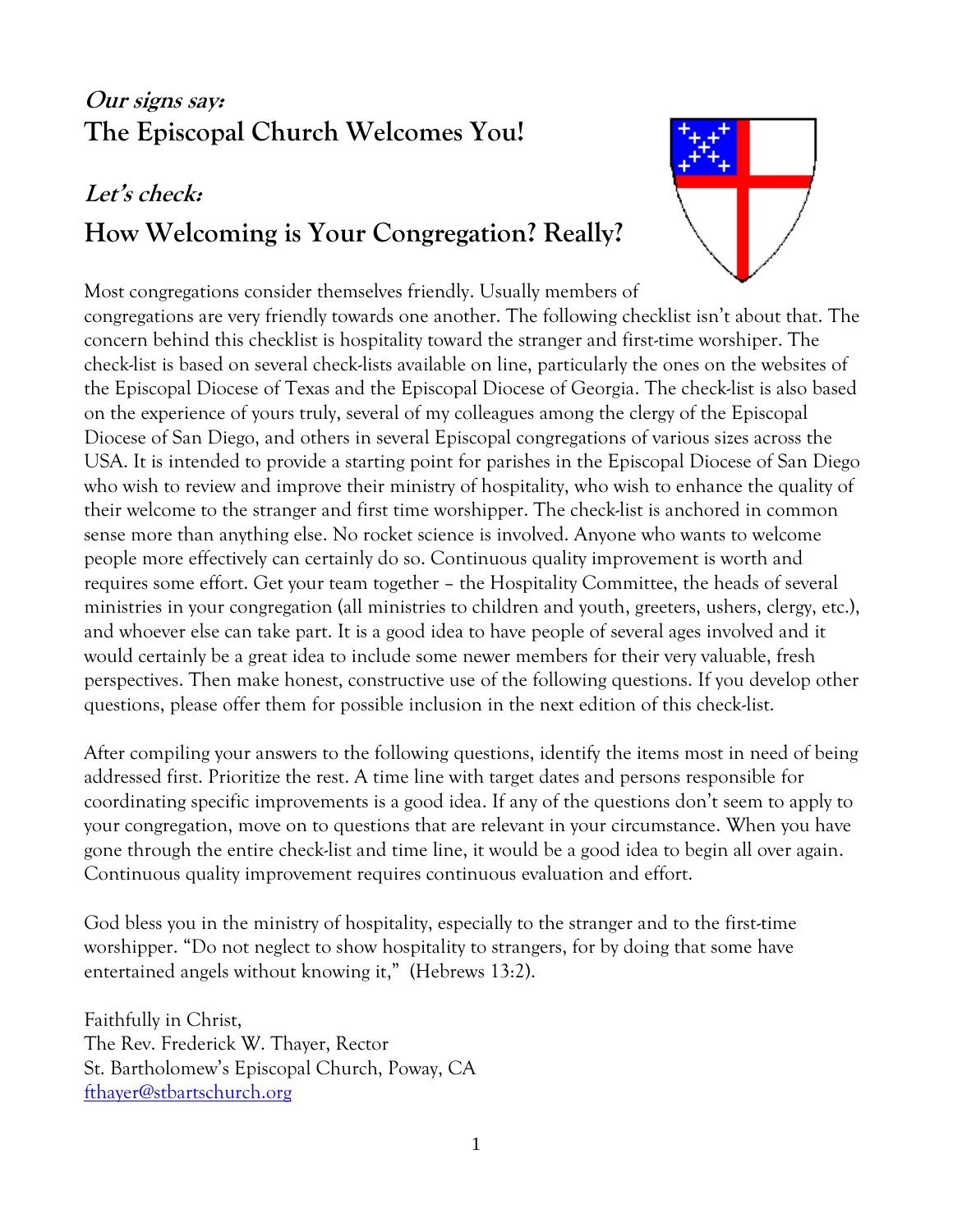## **Welcome and Hospitality Check-List**

*In response to each question, circle the appropriate number, one through five. The scale is: 1 – completely unacceptable; 2 – poor; 3 – adequate; 4 – good; 5 – excellent*

#### **Before the first visit**

- **1 2 3 4 5** Are members of your congregation encouraged to invite friends and members of their family to church? Are they equipped with brochures, flyers, and/or other items to give to those they invite? Do they offer to provide a ride to and/or to accompany those they invite?
- **1 2 3 4 5** Is the receptionist and/or voice mail message at your church friendly and does it include worship times or access to worship times?
- **1 2 3 4 5** Does your church have a website? Is it up to date? Does it indicate clearly the street address, worship times, special worship times (Christmas, Easter, etc.), current activities, a phone number, an e-mail address, and a link to a map and directions? Are the photographs on your website more about people than buildings?
- **1 2 3 4 5** Does your church use social media (Facebook, Twitter, a blog, …) to engage parishioners and their friends in the life of your congregation? Does the information posted there give a positive and accurate image of your church?
- **1 2 3 4 5** Do special activities of your congregation get reported regularly in the local paper, hard copy or on line?
- **1 2 3 4 5** Do you attempt to raise public awareness about the life and activities of your congregation through advertising, specific member invitations, special events?
- **1 2 3 4 5** Does your church have clear, visible, easy to read, signage on the grounds and pointing toward the church from strategic locations at some distance from the grounds? Can someone driving a car easily read the name of your church and your service times? Is your signage, as well as your telephone book or other publically visible information correct? Is a logo and a consistent font or typeface used? (Yellow Pages and newspaper advertising are less effective now with the widespread use of the internet but, if you have it, is it large enough and good enough to be noticed and viewed positively? Would funds spent on the yellow pages and newspapers be better spent elsewhere – on your website, for example?)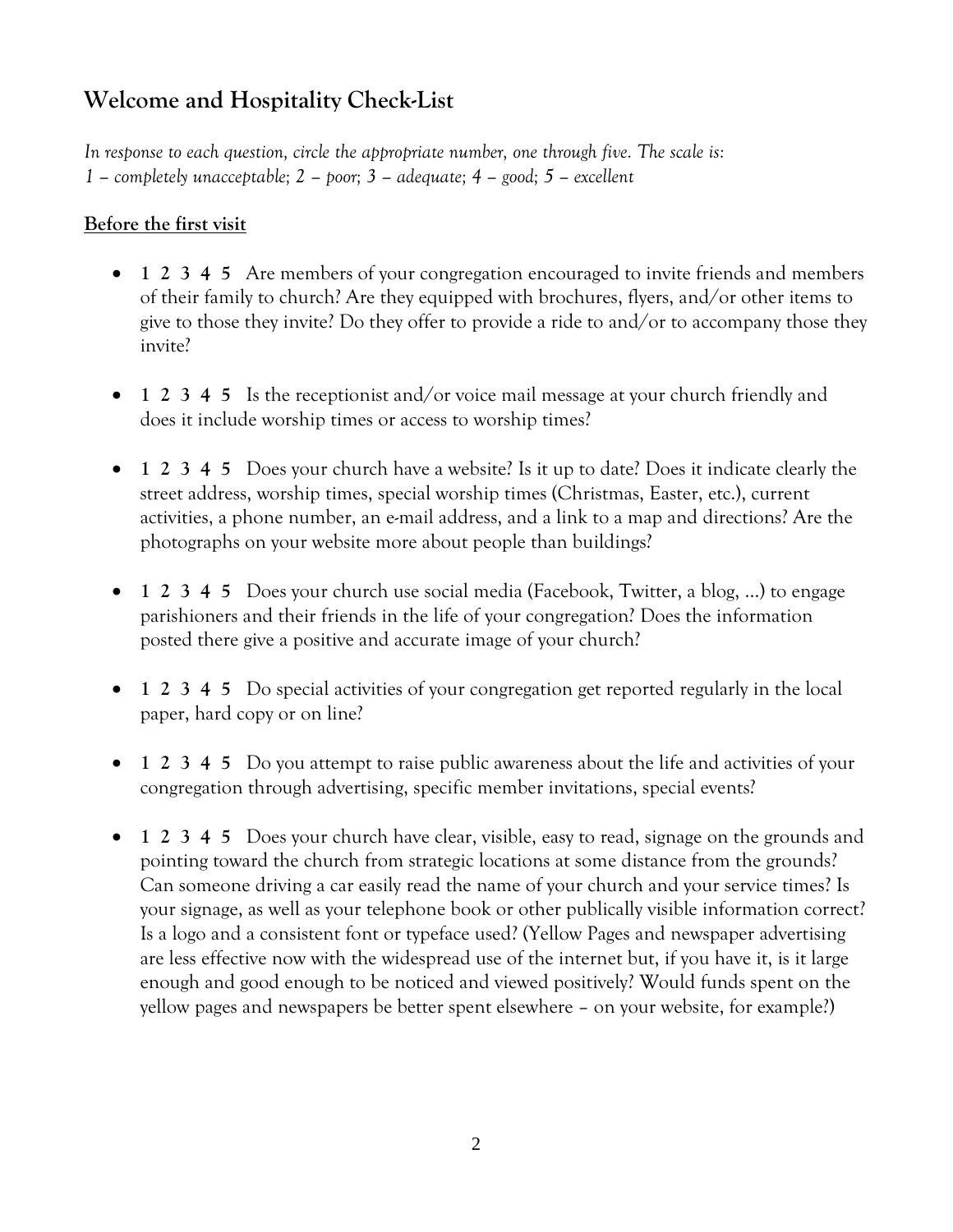### **Facilities**

.

- **1 2 3 4 5** Is the exterior of your church, including the landscaping, well-maintained and attractive (including clean windows), giving the impression that members care deeply about their place of worship and Christian formation?
- **1 2 3 4 5** Do you have designated, prime parking spaces for guests located near the front doors of your building?
- **1 2 3 4 5** Is there designated parking close to the building reserved for the handicapped?
- **1 2 3 4 5** Are the sidewalks, entrance, and interior spaces of the church easy to navigate for persons in wheelchairs or with other mobility concerns?
- **1 2 3 4 5** Is it easy to tell by your exterior signage which entrance to use for your worship space, church office, Sunday school, evening programs, nursery, parish hall, etc.?
- **1 2 3 4 5** Is it easy to tell by your interior signage which way to proceed within your buildings to restrooms, classrooms, the nursery, etc.?
- **1 2 3 4 5** Are all rooms in the church clearly marked? Are there clear directional signs to restrooms, nursery, parish hall and classrooms within your building(s)?
- **1 2 3 4 5** Are the restrooms clean? Without rust or unpleasant odors? Do you have soap, towels, lotion and tissues available in each one?
- **1 2 3 4 5** Do you have adequate lighting in the hallways, classrooms, narthex, nave, etc.? Is there adequate lighting at night in parking areas and entrance areas?
- **1 2 3 4 5** Are your public spaces uncluttered? Have old bulletins and out-of-date church brochures been discarded? Are collection boxes (food to the needy, etc.) neat and wellmarked? Are seldom used items stored out of sight? Are there any eyesores to which members have become so accustomed they no longer see them?
- **1 2 3 4 5** Are all rooms clean and free from mildew or other odors? Has painting, floor cleaning and other maintenance been kept up to date?
- **1 2 3 4 5** Are there tissues readily available in the pews/seats in the nave?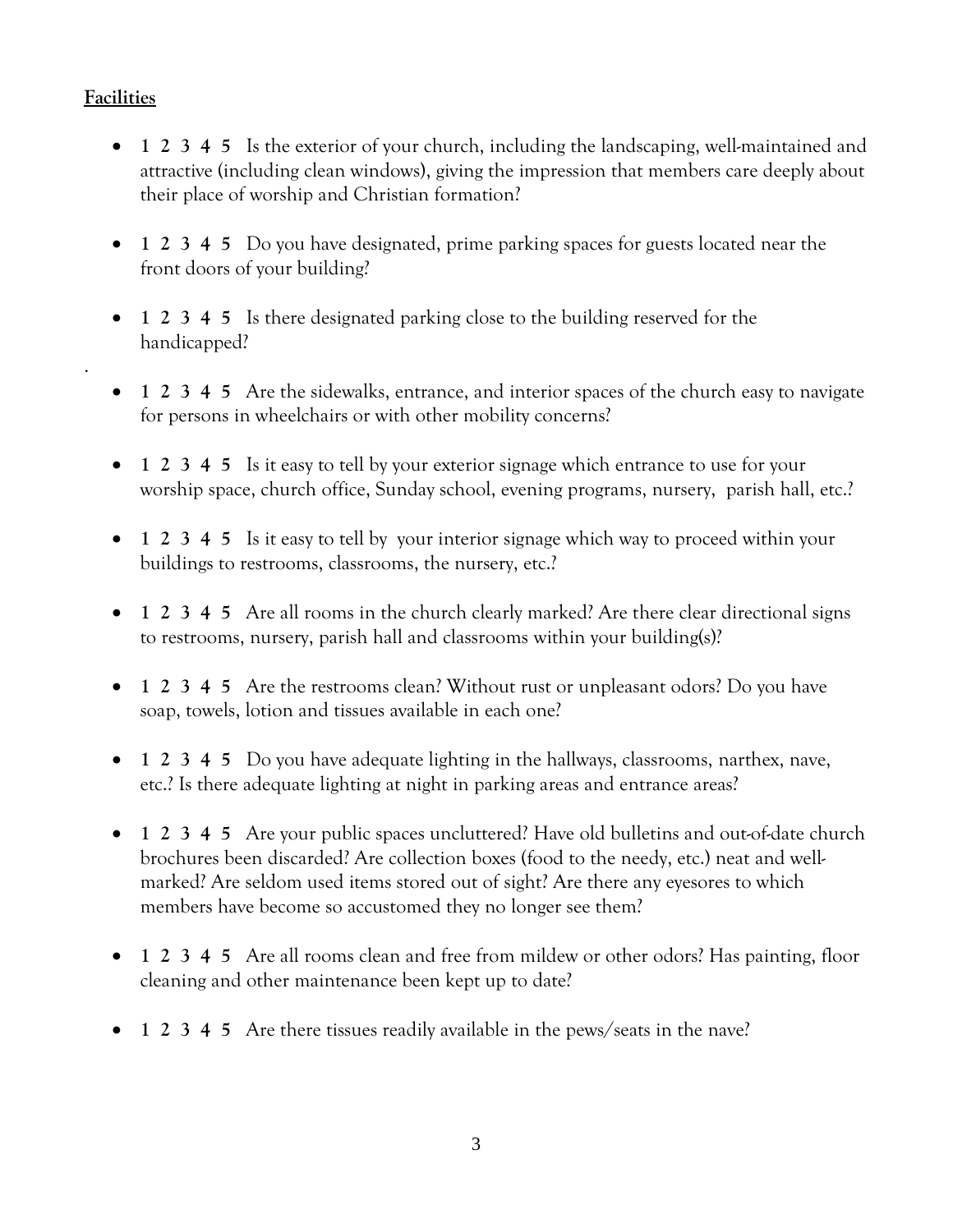#### **Nursery and Children**

- **1 2 3 4 5** Do ushers and greeters welcome children warmly and proactively offer information about Sunday School, Nursery, or other child-focused ministries?
- **1 2 3 4 5** Are there inviting and appropriate ways for children to be engaged during worship – age-appropriate bulletins, activity bags, a children's message, and/or worship roles such as serving as acolytes, readers, ushers, and greeters?
- **1 2 3 4 5** Is information about what is provided for children, including a nursery, provided in the bulletin or in the pews/seats?
- **1 2 3 4 5** Are the locations of the nursery and other child-spaces clearly marked?
- **1 2 3 4 5** Is the nursery located near the worship space?
- **1 2 3 4 5** Do mature, capable, and warm persons staff the nursery? If applicable, are they credentialed and have they passed a background check?
- **1 2 3 4 5** Are children in the nursery registered, and is their safety assured? Is there a system in place for summoning a parent from elsewhere on campus when needed?
- **1 2 3 4 5** Are the rooms for infants, toddlers and children attractive, clean, well lit, odor free?
- **1 2 3 4 5** Are toys, furnishings, equipment and bedding clean and in good order?
- **1 2 3 4 5** Is your church up to date in all Safe Church practices and training?

#### **Worship**

- **1 2 3 4 5** Do you have designated greeters (besides ushers) who are trained to welcome and help guests – and encourage them to sign a guest-book or complete a guest card? If you do, are your ushers also friendly and helpful? Do your ushers guide people to a pew/chair? Do your ushers distribute bulletins and other material reliably? If your ushers are tasked with counting the number present, do they so unobtrusively and accurately? Are your ushers ready to assist those in need during a service, such as guiding a parent with a crying baby to the nursery or a changing area?
- **1 2 3 4 5** Do you have an understandable and first-time worshiper friendly bulletin that helps guests participate in your worship?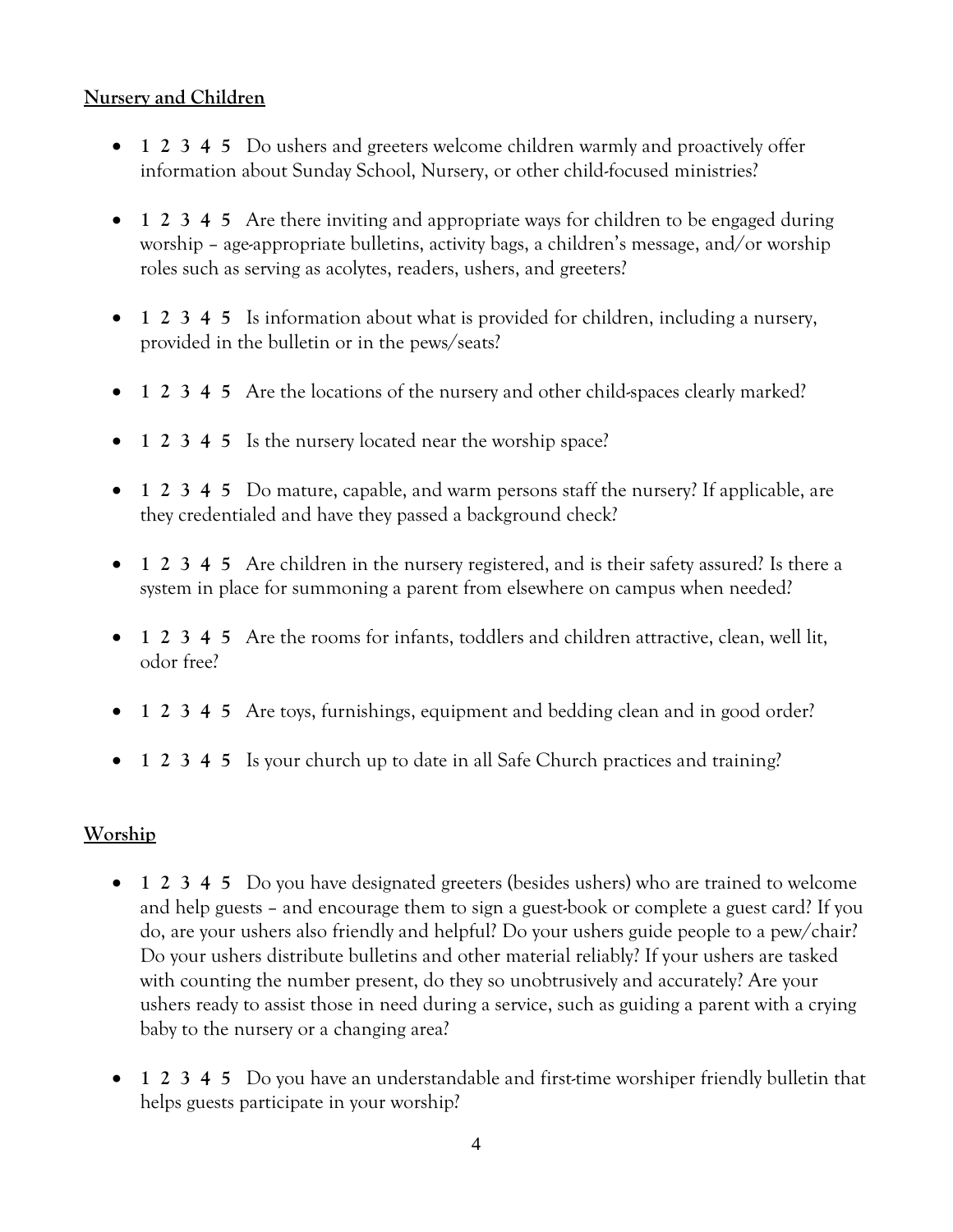- **1 2 3 4 5** Do the clergy have opportunities to greet guests before they enter and are seated?
- **1 2 3 4 5** Are page numbers and location of music or prayer book material announced regularly?
- **1 2 3 4 5** Does a member of the clergy or a designated layperson welcome guests early in the service?
- **1 2 3 4 5** Do you welcome guests without singling them out, making them stand, or creating awkwardness for them? (Don't forget that a high percentage of visitors are introverts.)
- **1 2 3 4 5** Is there an opportunity for regular attendees to introduce themselves to people they do not recognize?
- **1 2 3 4 5** Do you issue an invitation to receive communion so that guests know they are welcome and know how to participate?
- **1 2 3 4 5** Is your worship bright, vibrant, and well-paced?
- **1 2 3 4 5** Is your music, whatever style, done well? Are first-time worshippers able to participate in congregational singing?
- **1 2 3 4 5** If you use musical settings for portions of the service, is the music readily available to guests?
- **1 2 3 4 5** Do you use unique actions in your liturgy that may help long-time members feel included but which do not make sense to first-time worshipers?
- **1 2 3 4 5** Do all readers speak clearly and at a pace that allows them to be understood? The acoustics of your building are a factor to take into account when considering this question.
- **1 2 3 4 5** Are all the liturgical leaders (acolytes, lectors, Eucharistic Ministers, clergy, etc.) well prepared for their roles?
- **1 2 3 4 5** Do the sermons generally have "take away" applications relevant to people?
- **1 2 3 4 5** Do the sermon and announcements avoid technical, coded, and idiosyncratic jargon?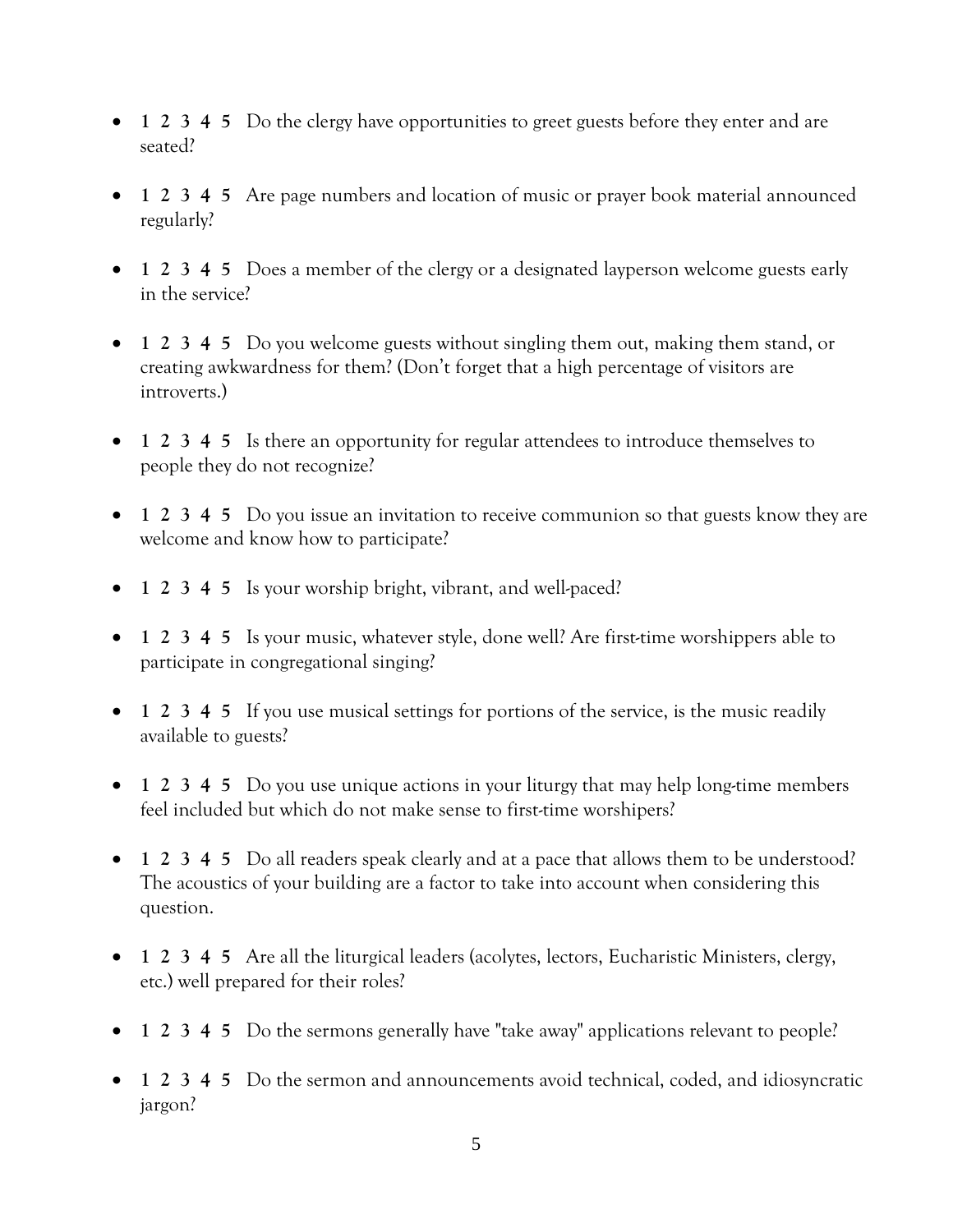- **1 2 3 4 5** Do services start on time?
- **1 2 3 4 5** Does the service begin and end in a strong, inspirational, seasonally appropriate way?
- 1 2 3 4 5 Does the way your congregation passes the peace unintentionally shun newcomers?
- **1 2 3 4 5** Are the format and the instructions in your bulletins and worship services clear to guests? Are they understandable for someone who is not an Episcopalian and may not have any church background at all?
- **1 2 3 4 5** Are large print bulletins available?
- 1 2 3 4 5 Are audio amplification devices available and reliable?
- **1 2 3 4 5** Are announcements brief and to the point?
- **1 2 3 4 5** Do you have mints available for persons who experience coughing or a dry throat during worship?
- **1 2 3 4 5** Do you have hand sanitizer and tissues available in or near the pews/seats?
- **1 2 3 4 5** Is the worship space clean, comfortable and inviting? Does it smell nice? Are the wood and metal items all polished?
- **1 2 3 4 5** Is the temperature appropriate? Are the light bulbs working? Are window sills, ceiling fan blades and other horizontal surfaces free of dust?
- **1 2 3 4 5** Are the Prayer Books, hymnals, and other items readily available and neat?
- 1 2 3 4 5 Are there forms for feedback available in the pews/seats, such as visitor cards?

#### **General Hospitality**

- **1 2 3 4 5** Does your church have a coffee hour or other social activity after the service?
- **1 2 3 4 5** Do your members engage guests, invite them to coffee or to other social activities after the service, introduce them to other members, and include them in conversations?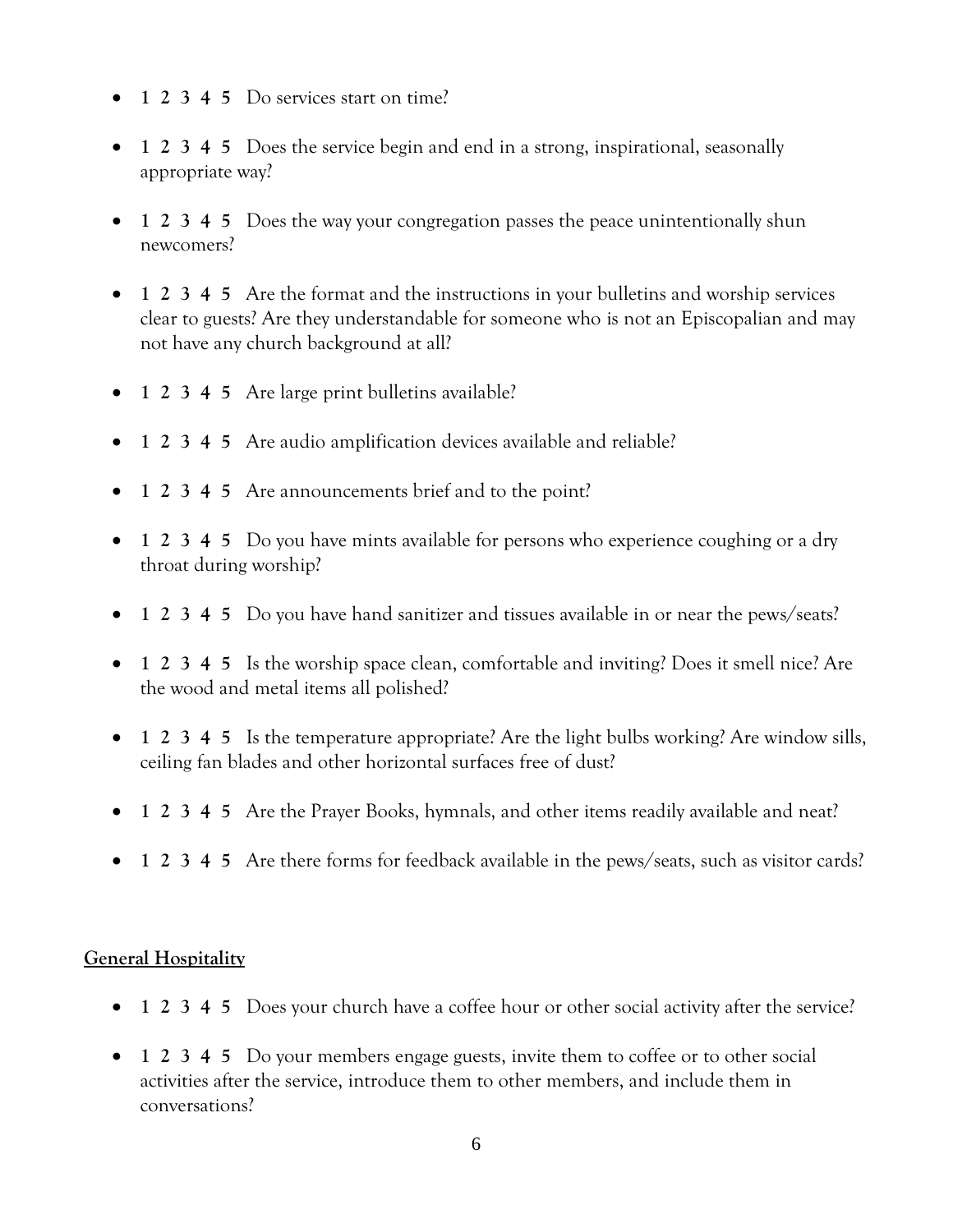- **1 2 3 4 5** Do you have a workable procedure for getting the names and addresses of first-time guests? Are you able to solicit this information both at worship and fellowship?
- **1 2 3 4 5** Is there a system for following up with first-time guests? Do clergy and laity both have roles?
- **1 2 3 4 5** Does your follow-up system include responding to guests within 24 to 48 hours of their attendance? Do you make "porch visits" and leave a small gift at their homes (cookies, bread, devotional booklet, flowers, mug, …) send a letter, send an e-mail, telephone? What follow-up might be most appropriate and effective in your community? Are laypersons, as well as clergy, involved in your follow-up?
- **1 2 3 4 5** Do you have an information table or area with current newsletters, attractive brochures and other information on congregational life located in the main entryway and in the parish hall space?
- **1 2 3 4 5** Are the bulletin boards current? (Visitors are more likely than members to read the bulletin boards.)
- **1 2 3 4 5** Are extra copies of class materials and Bibles in the classrooms? Are teachers prepared and trained to welcome guests?
- **1 2 3 4 5** Do you have a name tag system that is current and utilized?
- **1 2 3 4 5** Are there classes, groups or special events held regularly for newcomers?
- **1 2 3 4 5** Do you have a system in place to follow up with newcomers when they return after their initial visit? Do you have a system to shepherd newcomers until they become active in the church? Do you recognize and welcome new members with appropriate rite and ceremony at worship services periodically?
- **1 2 3 4 5** Do you interview people who have recently visited your church and ask them for feedback, including those who came only once as well as those who have continued to come? Do you ask how people found out about the congregation and what their initial experiences were like?